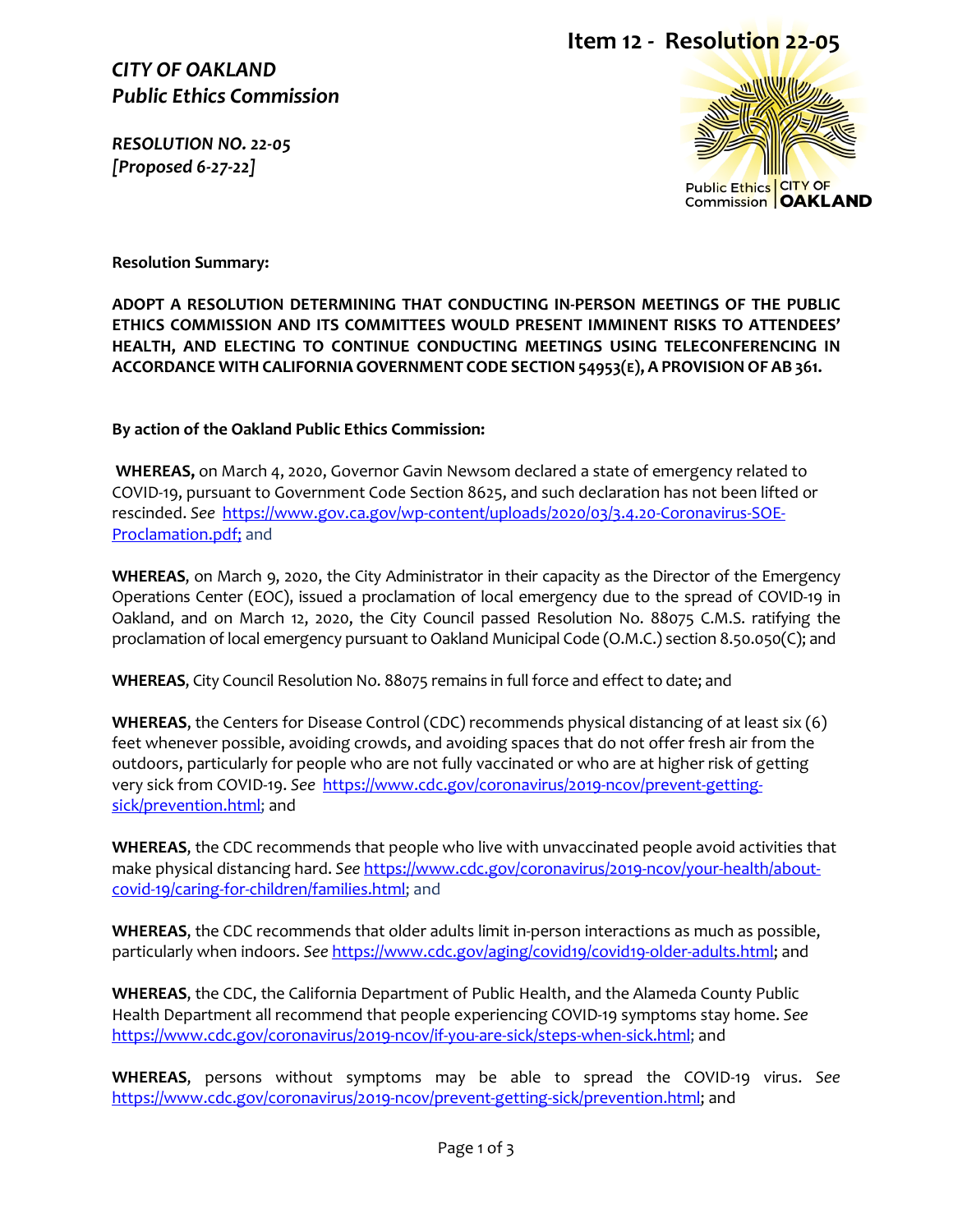# **Item 12 - Resolution 22-05**

# *CITY OF OAKLAND Public Ethics Commission*

*RESOLUTION NO. 22-05 [Proposed 6-27-22]* 



**WHEREAS**, fully vaccinated persons who become infected with the COVID-19 Delta variant can spread the virus to others. *See* [https://www.cdc.gov/coronavirus/2019-ncov/vaccines/fully](https://www.cdc.gov/coronavirus/2019-ncov/vaccines/fully-vaccinated.html)[vaccinated.html;](https://www.cdc.gov/coronavirus/2019-ncov/vaccines/fully-vaccinated.html) and

**WHEREAS**, the City's public-meeting facilities are indoor facilities that do not ensure circulation of fresh/outdoor air, particularly during periods of cold and/or rainy weather, and were not designed to ensure that attendees can remain six (6) feet apart; and

**WHEREAS,** holding in-person meetings would encourage community members to come to City facilities to participate in local government, and some of them would be at high risk of getting very sick from COVID-19 and/or would live with someone who is at high risk; and

**WHEREAS,** in-person meetings would tempt community members who are experiencing COVID-19 symptoms to leave their homes in order to come to City facilities and participate in local government; and

**WHEREAS,** attendees would use ride-share services and/or public transit to travel to in-person meetings, thereby putting them in close and prolonged contact with additional people outside of their households;

#### **Now therefore be it:**

**RESOLVED:** that the Public Ethics Commission finds and determines that the foregoing recitals are true and correct and hereby adopts and incorporates them into this Resolution; and

**RESOLVED:** that, based on these determinations and consistent with federal, state and local health guidance, the Public Ethics Commission determines that conducting in-person meetings would pose imminent risks to the health of attendees; and

**RESOLVED:** that the Public Ethics Commission firmly believes that the community's health and safety and the community's right to participate in local government, are both critically important, and is committed to balancing the two by continuing to use teleconferencing to conduct public meetings, in accordance with California Government Code Section 54953(e), a provision of AB-361; and

**RESOLVED:** that the Public Ethics Commission and its committees will meet by teleconference this month and will renew these (or similar) findings at least every thirty (30) days in accordance with California Government Code section 54953(e) until the state of emergency related to COVID-19 has been lifted, or the Public Ethics Commission finds that in-person meetings no longer pose imminent risks to the health of attendees, whichever occurs first.